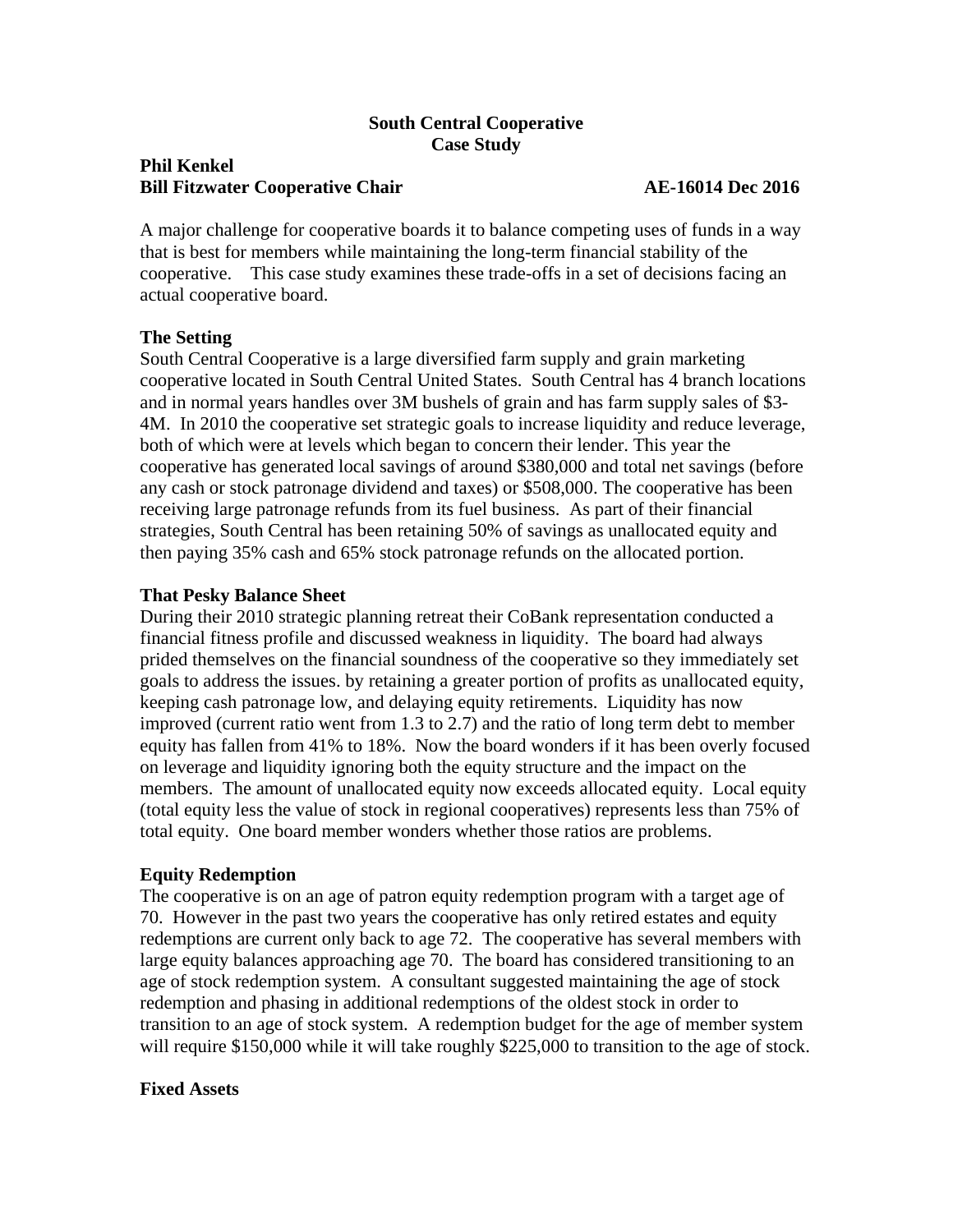The board has been trying to maintain a fixed asset investment budget of around \$250,000/year. They had hoped that this would keep equipment on a on a 3-4 year replacement cycle. The oldest fertilizer is now four years old and is beginning to experience significantly higher repair expenses. The manager is recommending replacing the floater at a cost of \$300,000. The elevator superintendent would like to replace the leg in the elevator at a cost of \$500,000. A new leg would improve handling speed and reduce waiting lines at harvest which can peak at over 1 hour wait. Some of the board are reluctant to go backwards on their goals to strengthen the balance sheet while other board members question "why have a strong balance sheet if you can't use it?"

#### **Incentives and Bonus**

The cooperative has 22 full time employees and a total personnel and benefits cost of around \$645,000. Retaining employees at all levels of the organization has been a continual challenge. The board would also like to take proactive action to prevent them from losing their general manager to another cooperative. A board subcommittee was formed to investigate possible bonus and profit sharing systems. The committee has suggested a bonus pool averaging 5%. If implemented, the committee recommended that the board set the manager's bonus and allow the manager to allocate the remainder among the branch managers and employees. The bonus plan would push the ratio of personnel costs to gross margin well above the board's goal of 40%.

## **Profit Distribution**

The cooperative has historically paid 35% cash dividend on allocated profits. A number of members have approached the board about increasing the percentage to 50%, which would be in keeping with surrounding cooperatives. The board is also re-examining their decision to retain 50% of profits as unallocated equity, essentially to take 50% off the top before splitting the remainder in cash and stock patronage.

## **Wind Energy Opportunity**

The cooperative has an opportunity to invest in a large scale wind energy project which will be located in their trade territory. The minimum investment amount is \$500,000. The cooperative should receive a return of about \$30,000/year. However the return is scheduled to increase as the project pays down debt. The return is up to 10% in five years and the return over the life of the project averaged 16%. In ten years the cooperative could receive over \$85,000/year which could be used to help boost the equity retirement budget.